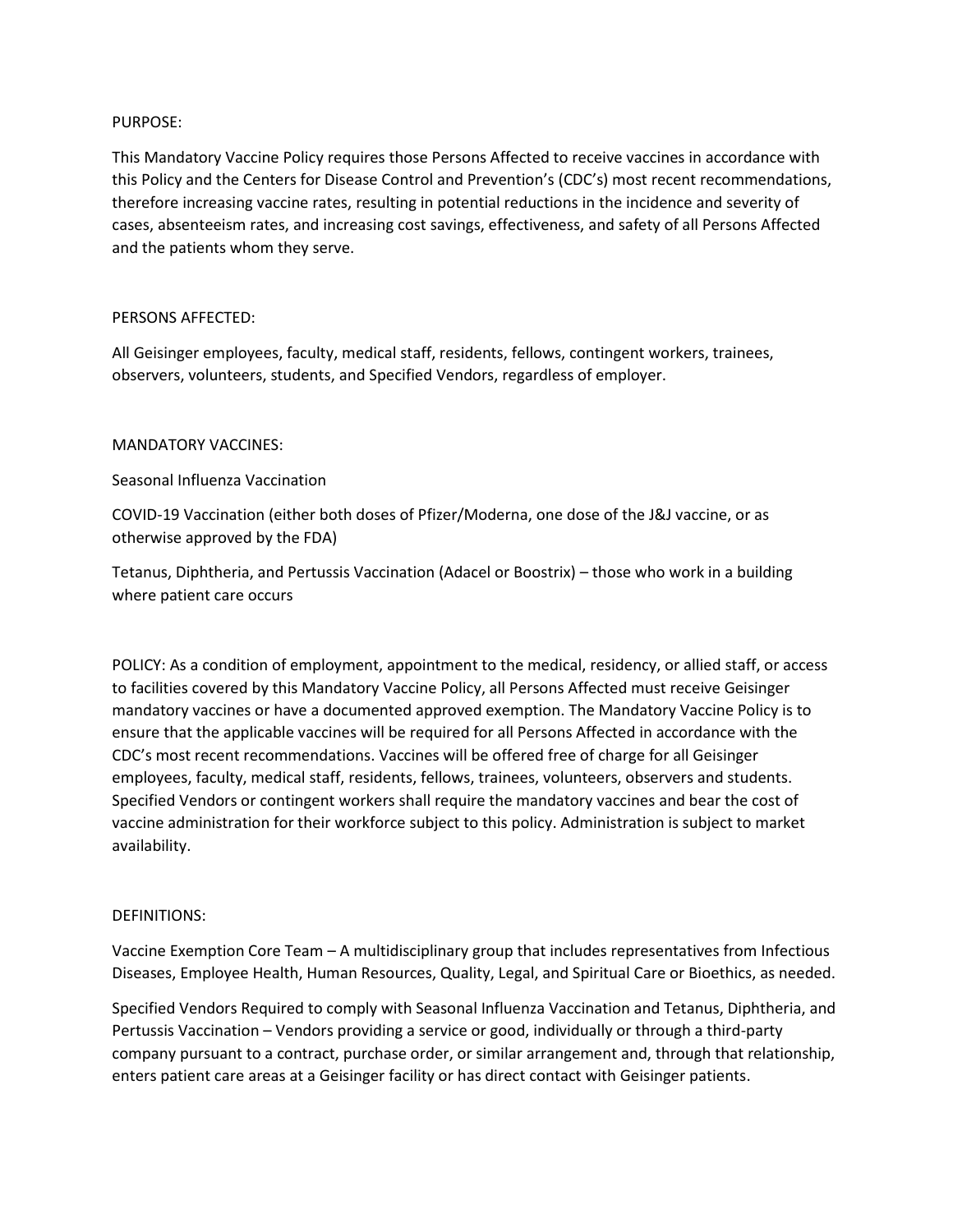Specified Vendors Required to comply with COVID-19 Vaccination – Vendors providing a service or good, individually or through a third-party company pursuant to a contract, purchase order, or similar arrangement and, through that relationship, enters patient care areas at a Geisinger facility or has direct contact with Geisinger patients or Geisinger staff who provide care, treatment, or other services for hospitals or patients.<sup>1</sup>

Geisinger reserves the right to audit a Specified Vendor for compliance with this policy.

RESPONSIBILITIES: Employee Health departments oversee this process, with collaboration from the Vaccine Exemption Core Team, Human Resources, Legal, and executive leadership, to maintain compliance. Employee Health, employee managers and Quality are responsible for identifying staffing, scheduling and administering of the vaccinations. EQUIPMENT/SUPPLIES: Mandatory Vaccines Syringes, needles and other supplies for administration of vaccine. An emergency kit will be available at all immunization clinics/sites. Administration of emergency medications will follow standing orders.

PROCEDURE: Mandatory Vaccines

A. Newly hired Persons Affected

1. At the time of the post offer and pre-employment Health and Vaccine Review, documentation of the Mandatory Vaccinations administration in accordance with the CDC's most recent recommendations will be elicited.

2. All newly hired Persons Affected who do not have a documented approved exemption as provided in Section E will be required to receive the Mandatory Vaccinations in accordance with the CDC's most recent recommendations.

B. Procedure to identify Persons Affected who are currently employed or providing services

1. Employee Health, managers of employees, or Mandatory Vaccination team captains, along with the department designates, will identify existing Persons Affected and will confirm compliance with this policy or work with the individuals to schedule the administration of the Mandatory Vaccinations.

2. All Persons Affected who do not have an approved exemption as outlined in Section E will be required to receive the Mandatory Vaccinations in accordance with the CDC's most recent recommendations.

C. Immunization Process

1. Administration of Mandatory Vaccines

i. Managers will be responsible to track compliance through Manager Dashboard reporting

ii. Vaccine clinics will be scheduled at times and in locations convenient for Persons Affected. Available dates, times, and locations will be posted on the OurGeisinger website by Corporate Communications.

l  $^1$  The term "staff" in this definition is from CMS Interim Final Rule, Omnibus COVID-19 Health Care Staff Vaccination, 86 FR 61555, 61568.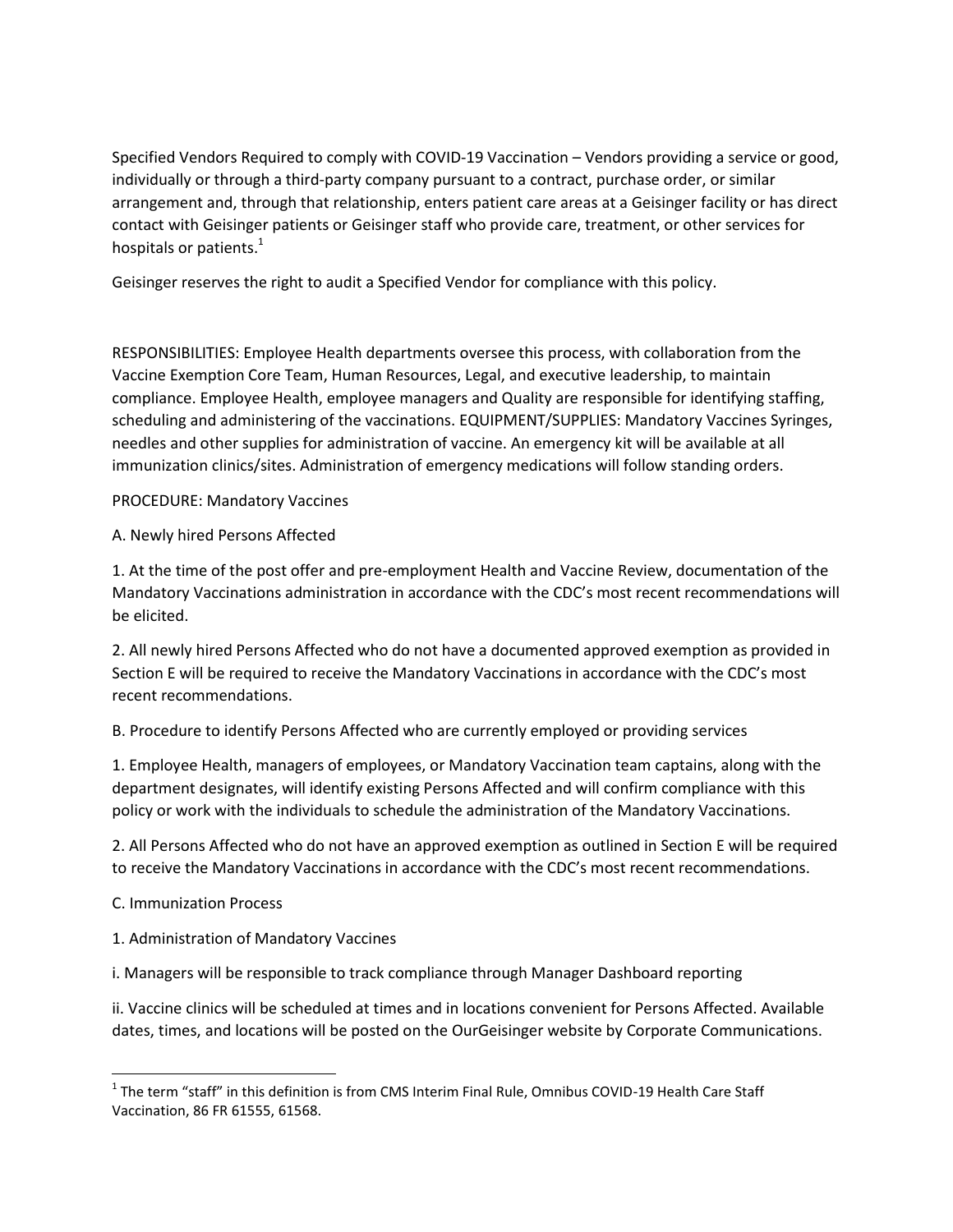iii. Once vaccination occurs or proof of vaccination is provided from an outside source (which can be uploaded through a link on Employee Health website), a Geisinger-approved sticker may be applied to the front of the identification badge for some vaccinations.

iv. The most current CDC Vaccination Information Sheet will be provided to Persons Affected for review prior to administration of a vaccine.

v. Geisinger will follow the administration recommendations of the CDC.

vi. Any adverse reaction to a Mandatory Vaccination provided to Persons Affected by Employee Health must be immediately reported by such Persons Affected to Employee Health for documentation and follow-up.

vii. To assist and prior to the distribution and administration, applicable staff will be trained on proper storage, administration and documentation of the vaccines.

D. Mandatory Vaccine Campaign Planning and Reporting

1. Campaign planning

i. Establish annual goal - The goal is for 100% of Persons Affected to receive all Mandatory Vaccines or have approval for an exemption in accordance with this Policy.

ii. Establishment of annual Corporate Communications Mandatory Vaccination Campaign Market Plan.

iii. Establish dates by which Persons Affected must receive all Mandatory Vaccinations or obtain an exemption, as communicated on the OurGeisinger website.

iv. Ongoing review with Employee Health and system leadership of the overall campaign effectiveness will identify opportunities for improvement.

v. A notice which included the following will be displayed at all Employee Health vaccine administration areas:

NOTICE: Please note that compliance with Mandatory Vaccinations is required, this serves as notice that information about your compliance status with the policy (i.e. information confirming that you received a flu vaccine) will be shared with Geisinger Leadership and Geisinger Human Resources.

# E. Exemption Process

1. All requests for exemptions from Geisinger employees, faculty, medical staff, residents, fellows, trainees, volunteers, observers and students will be sent for review and approval to the Vaccine Exemption Core Team. Exemptions are reviewed as part of an interactive process and will be considered on a case-by-case basis.

i. Medical Exemptions – Persons Affected seeking a medical exemption are required to complete a "Request for Medical Exemption from Mandatory Vaccination(s)", which is available on the Employee Health website.

ii. Religious Exemptions – Persons Affected seeking a religious exemption are required to complete a "Religious Exemption Request Form", which is available on the Employee Health website.